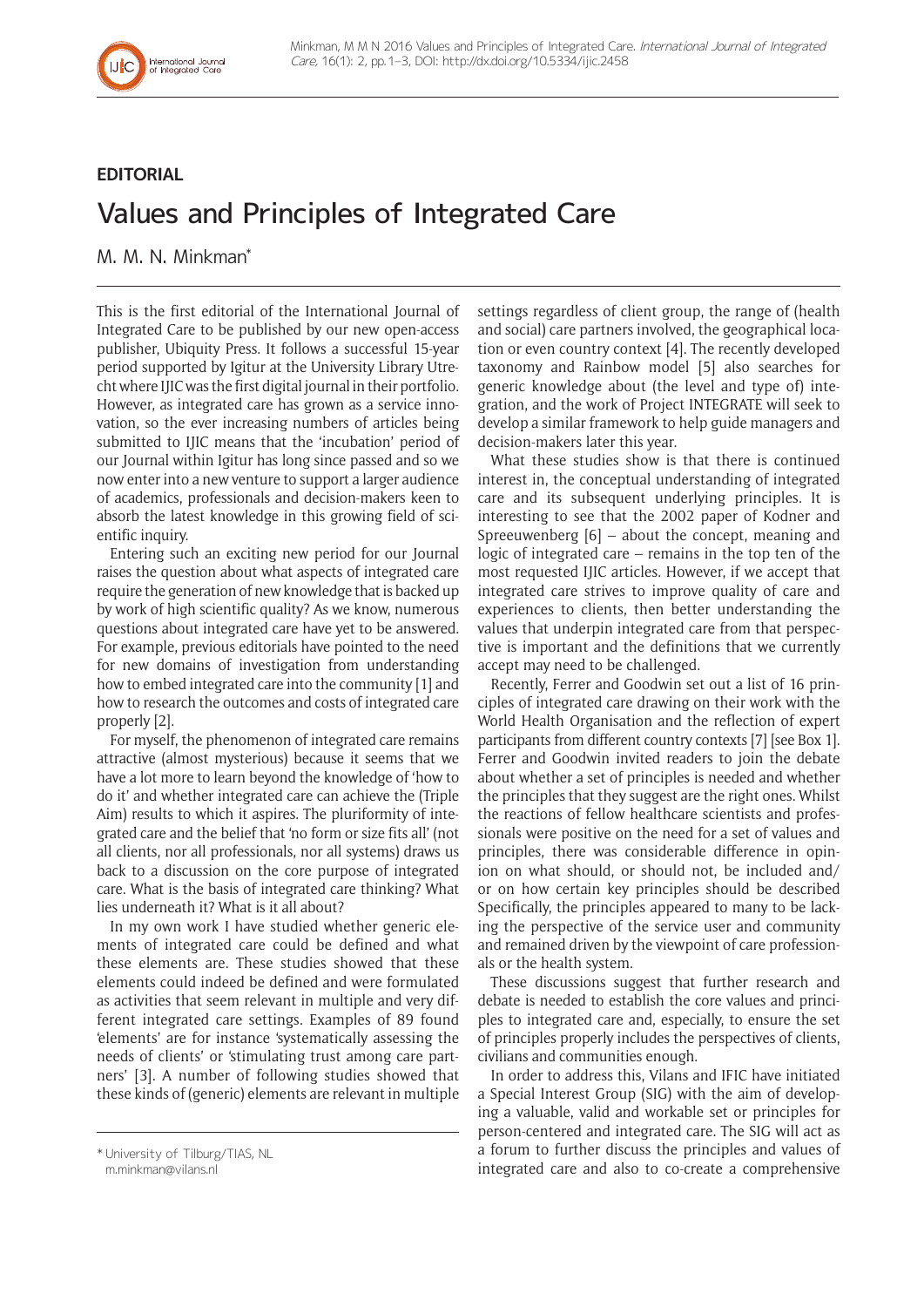set of principles that deepen our understanding of the values underpinning integrated care. The launch of the SIG on Principles of Integrated Care will be held at the [IFIC Conference 2016 in Barcelona](http://integratedcarefoundation.org/events/icic16-16th-international-conference-on-integrated-care) which is scheduled for Wednesday May 25<sup>th</sup> May at 7.30 AM and an on-line forum will be announced shortly. If you are interested in joining this SIG, please feel invited to participate. To get involved, please send an expression of interest by email to [n.zonneveld@vilans.nl.](mailto:n.zonneveld@vilans.nl) Your contribution will be highly valued!

#### **Prof. Dr. M.M.N. Minkman**

Head of Research & Innovation, Vilans, National Center of Excellence in Long-term Care. Distinguished Professor, University of Tilburg/TIAS, Innovation of organization and governance of long term integrated care

- 1. Comprehensive a commitment to universal health coverage to ensure care is comprehensive and tailored to the evolving health needs and aspirations of people and populations
- 2. Equitable care that is accessible and available to all
- 3. Sustainable care that is both efficient, effective and contributes to sustainable development
- 4. Co-ordinated care that is integrated around people's needs and effectively coordinated across different providers and settings
- 5. Continuous continuity of care and services that are provided across the life course
- 6. Holistic a focus physical, socio-economic, mental, and emotional wellness
- 7. Preventative tackles the social determinants of ill-health through intra- and inter-sectoral action that promote public health and health promotion
- 8. Empowering supports people to manage and take responsibility for their own health
- 9. Goal oriented in how people make health care decisions, assess outcomes and measure success
- 10. Respectful to people's dignity, social circumstances and cultural sensitivities
- 11. Collaborative care that supports relationship-building, team-based working and collaborative practice across primary, secondary, tertiary care and other sectors
- 12. Co-produced through active partnerships with people and communities at an individual, organisational and policy-level
- 13. Endowed with rights and responsibilities that all citizens should expect, exercise and respect
- 14. Governed through shared accountability between care providers for quality of care and health outcomes to local people
- 15. Evidence-informed such that policies and strategies are guided by the best available evidence and supported over time through the assessment of measurable objectives for improving quality and outcomes
- 16. Led by whole-systems thinking

## **Competing Interests**

The author declares that they have no competing interests.

## **References**

- 1. **Struijs, J, Drewes, H** and **Stein, KV.** Beyond integrated care: challenges on the way towards population health management. Editorial. *International Journal of Integrated Care*. 2015 (Oct–Dec); 15. Available from: URN:NBN:NL:UI:10-1-117188.
- 2. **Evers, S** and **Paulus, A.** Health Economics and Integrated Care: a growing and challenging relationship. Editorial. *International Journal of Integrated Care*. 2015 (April– June); 15. Available from: URN:NBN:NL:UI:10-1-114829.
- 3. **Minkman, M.** Developing integrated care. Towards a development model for integrated care. Phd report. Deventer: Kluwer, ISBN 9789013100266801300, 2012.
- 4. **Longpre, C** and **Dubois, CA.** Implementation of integrated services networks in Quebec and nursing practice transformation: convergence or divergence? *BMC Health Services Research.* 2015; 15: 84. DOI: http://dx.doi.org/10.1186/s12913-015-0720-8.
- 5. **Valentijn, P.** Rainbow of Chaos. A study into the theory and practice of integrated primary care. Phd report, 2015.
- 6. **Kodner, D** and **Spreeuwenberg, C.** Integrated care: meaning, logic, applications, and implications a discussion paper. *International Journal of Integrated care*. 2002; 2: e12.
- 7. **Ferrer, L** and **Goodwin, N.** What are the principles that underpin integrated care? *International Journal of Integrated Care.* 2014 (Oct–Dec). Available from: URN:NBN:NL:UI:10-1-114804.